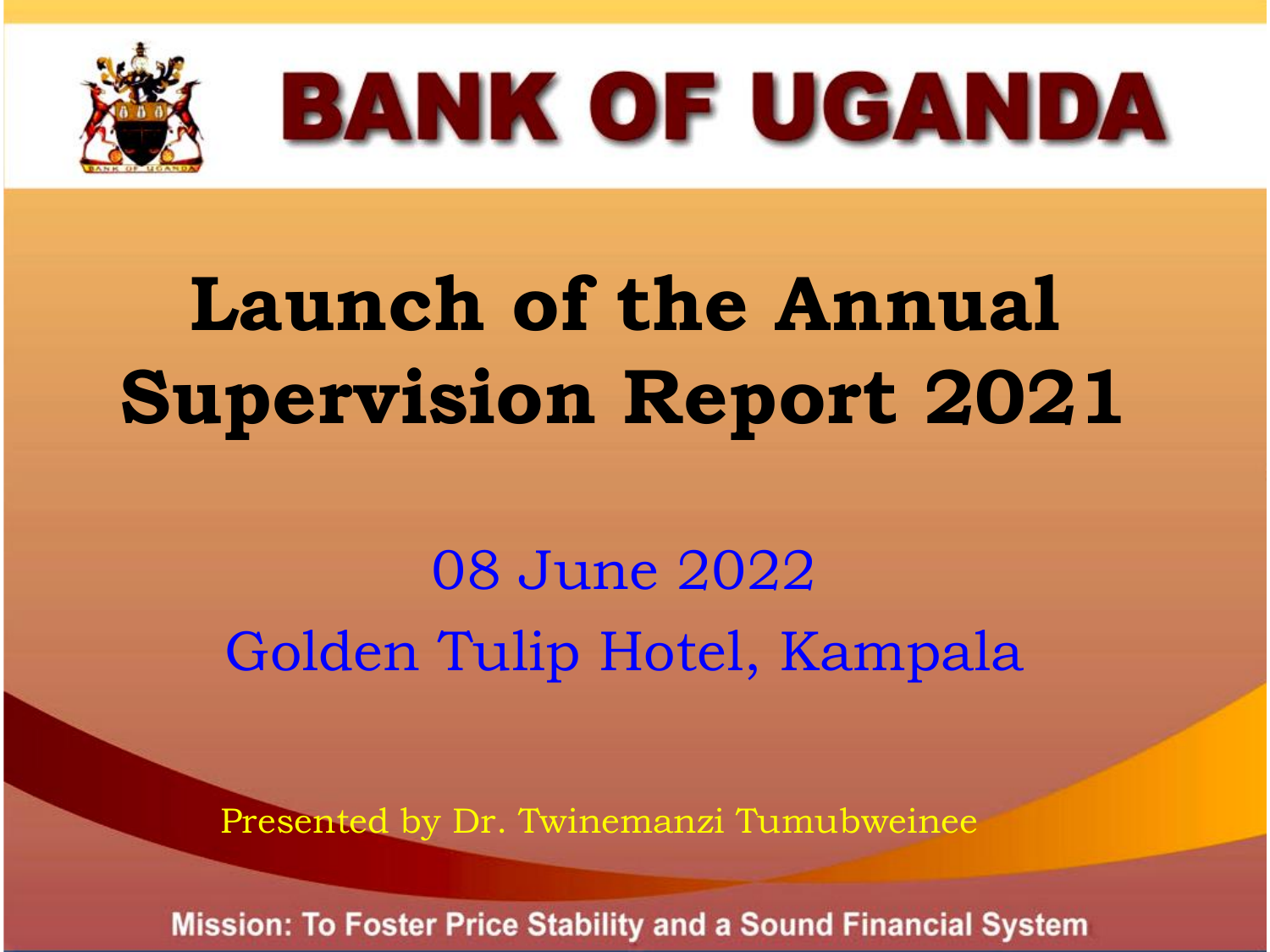

### **Outline**

- 1. Supervision of Financial Institutions
- 2. Key Sector Developments
- 3. Financial Stability Assessment
- 4. Progress on BASEL II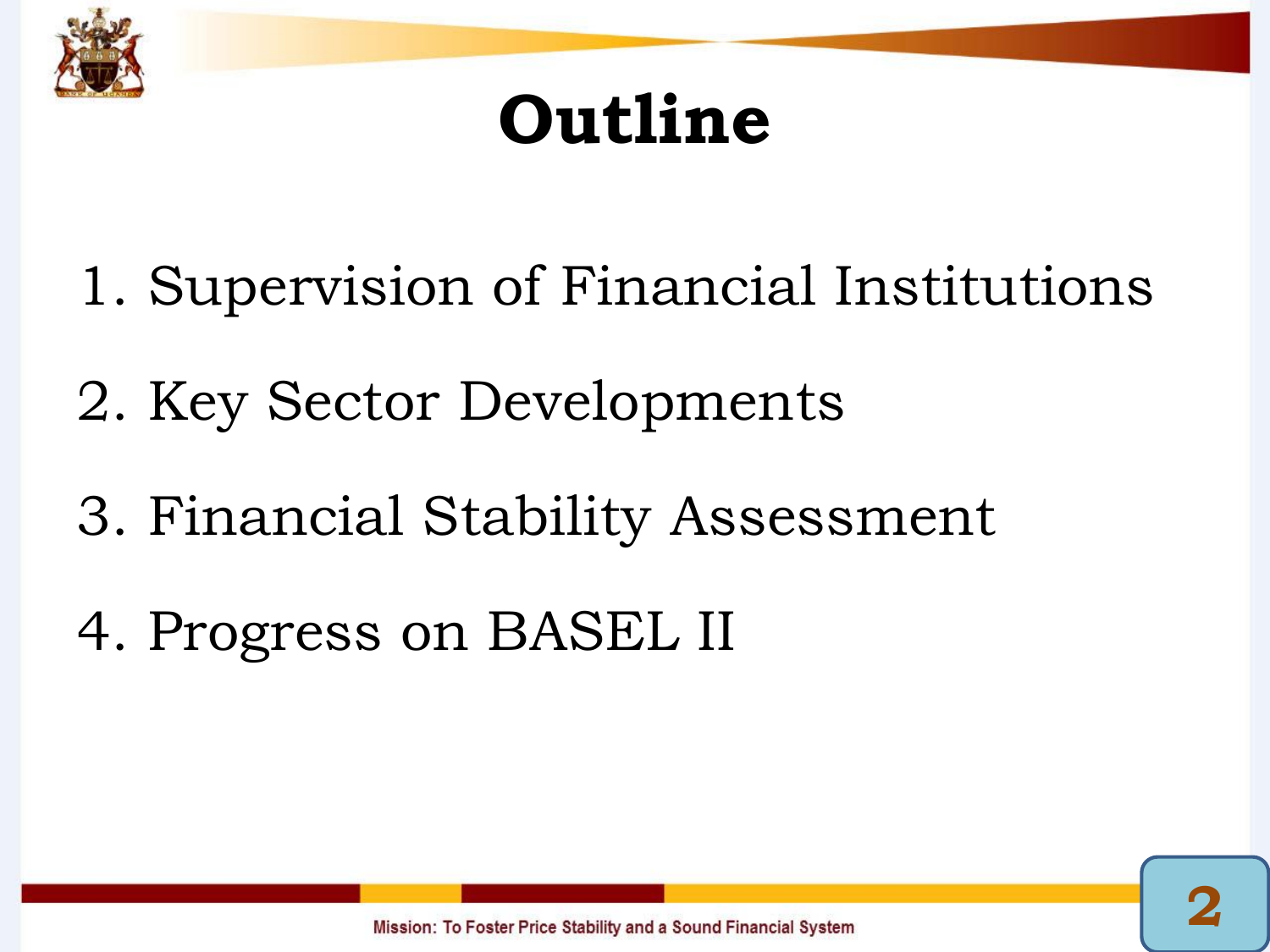

#### **Who do we Supervise?**

- Commercial Banks
- Credit Institutions & MDIs
- Forex Bureaus & Money Remittance Companies
- Payment Service Providers
- Payment System **Operators**
- eMoney Issuers

#### **Conduct of Supervision?**

- Virtual & In-Person engagements
- Probability & Impact Rating System (PAIRS)
- Targeted Reviews
- Adhoc Meetings

#### SYNOPSIS OF THE SUPERVISORY PROCESS

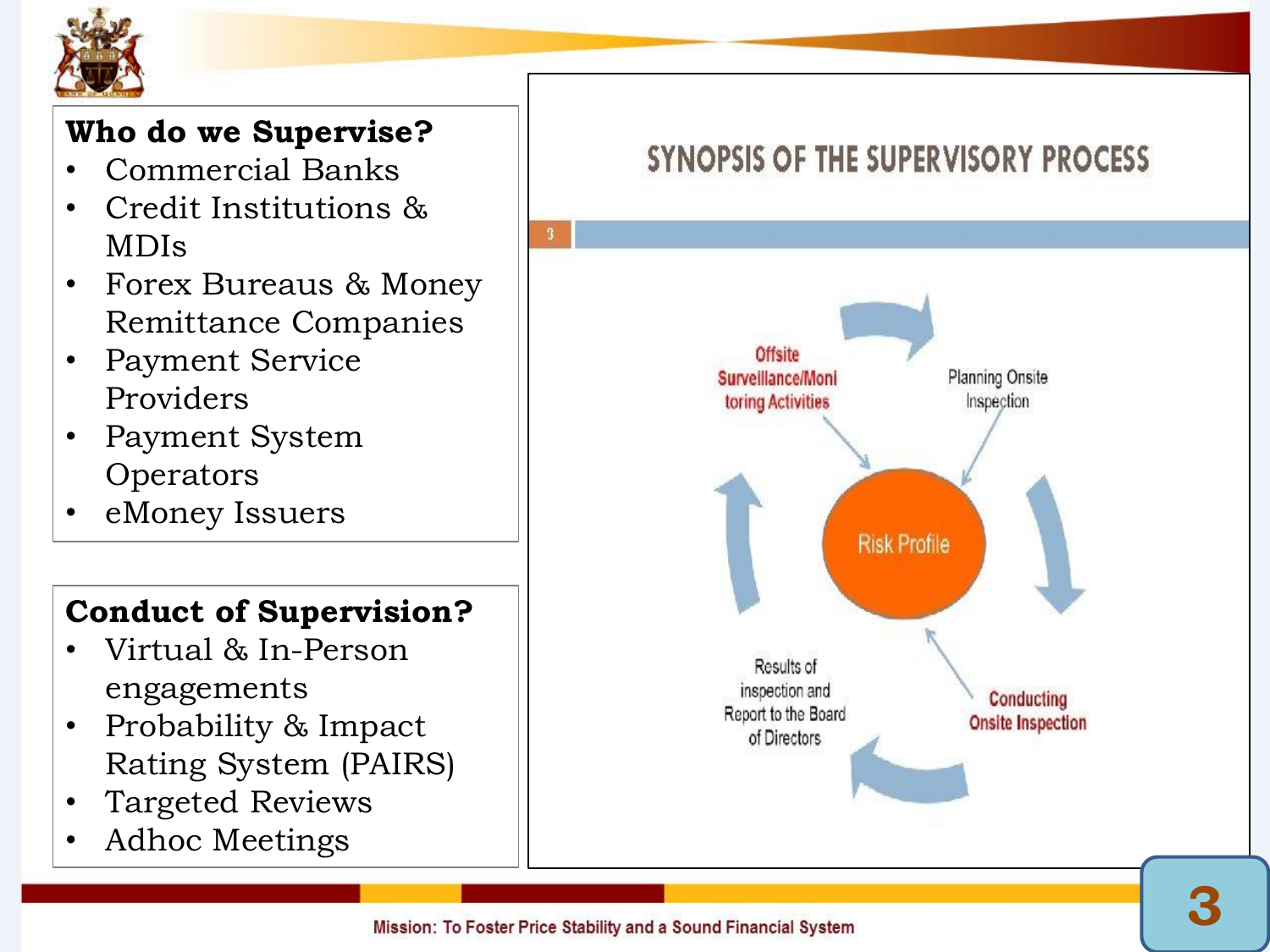

### **PAIRS based Examinations**

| <b>Class of Financial</b><br>Institution                                    | On-site inspections conducted as at<br><b>Dec 2021</b> |
|-----------------------------------------------------------------------------|--------------------------------------------------------|
| <b>26 Commercial Banks</b>                                                  | Twelve (12) on-site inspections                        |
| <b>4 Credit Institutions</b>                                                | Three (03) on-site inspections                         |
| <b>4 Microfinance Deposit-</b><br>taking Institutions                       | Two (02) on-site examinations                          |
| <b>219 Forex Bureaus and</b><br><b>Money Remittance</b><br><b>Companies</b> | Forty-six (46) on-site inspections                     |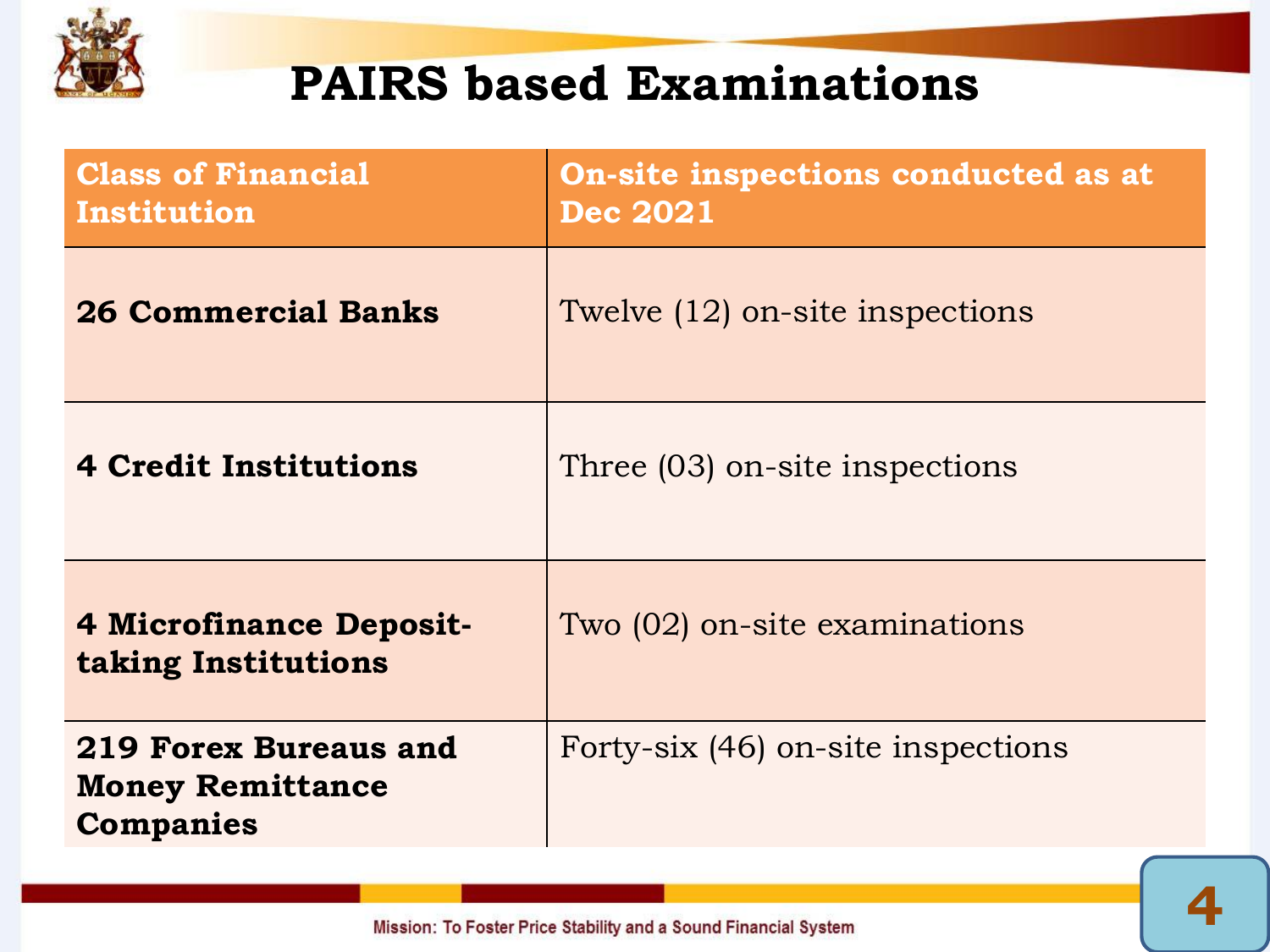### **Key Sector Developments - 1**

- a) Minimum paid up Capital increase
- b) Implementation of Capital Buffers & Leverage ratios by December 2021
- c) Establishment of dedicated Units @ BOU for AML/CFT supervision & SFI Resolution
- d) Review of Credit Bureau & Mortgage Refinance Regulations
- e) Change in License fees Annual & Application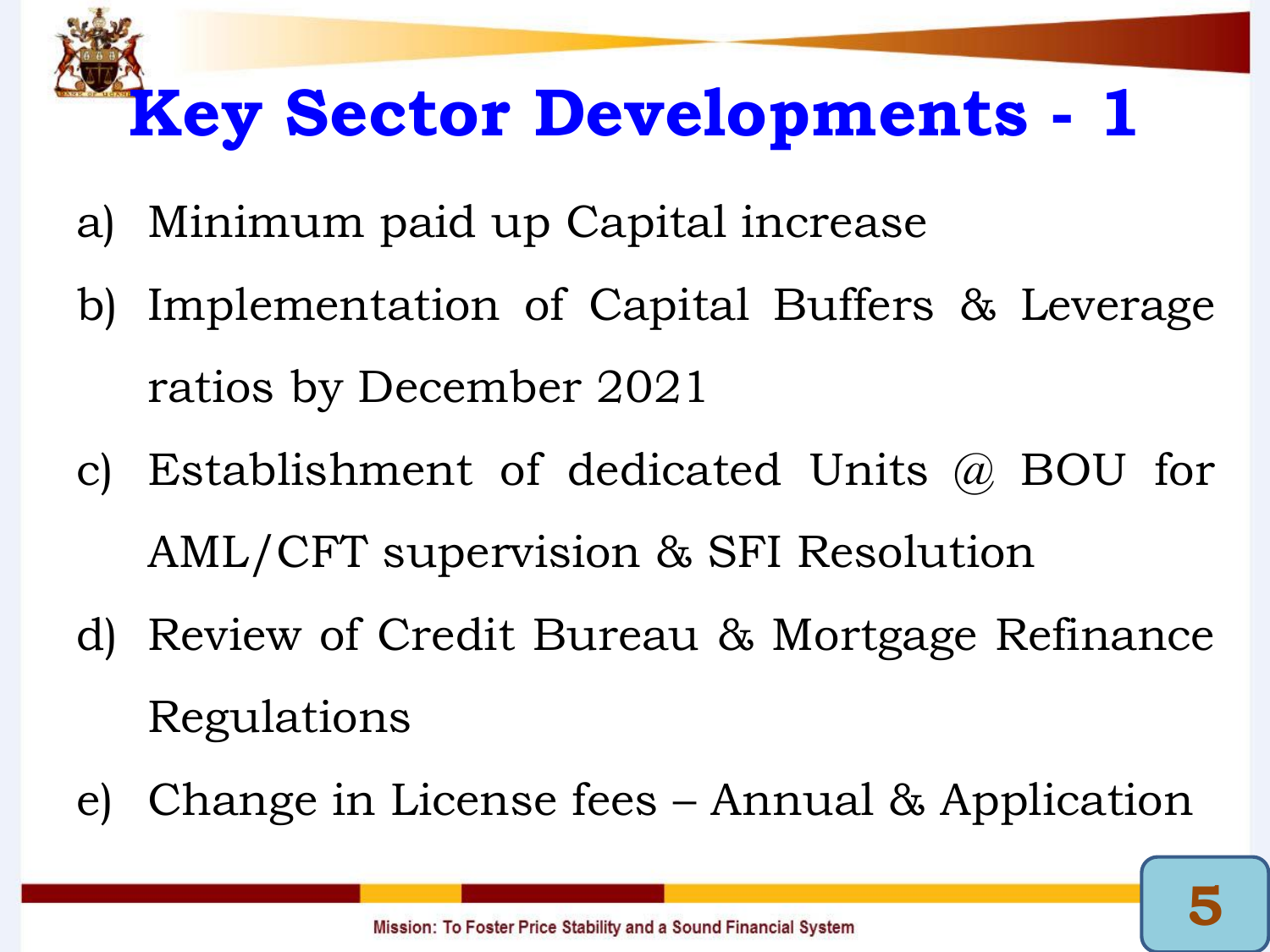## **Key Sector Developments - 2**

- f) PostBank (U) Ltd Became Tier I Commercial Bank in December 2021
- g) Expiry of broader Credit Relief Measures
- h) I&M Bank acquisition of 90% equity stake in Orient Bank
- i) BASEL II implementation begun with ECD June 2024
- j) Review of Legal framework: *FIA 2004, BOU Act 2000, Foreign Exchange Act 2004 & MDI Act 2003*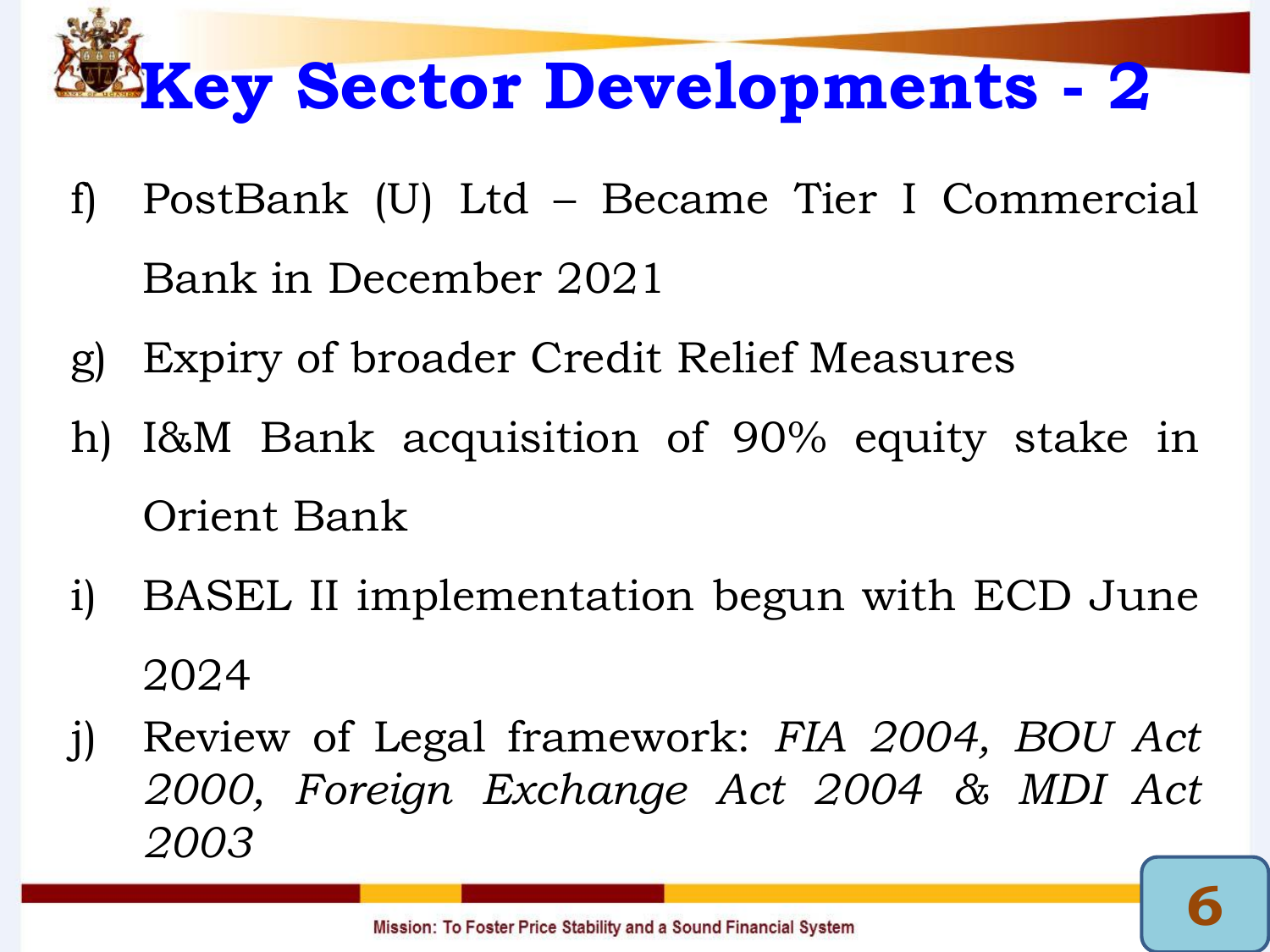

### **Financial Stability Assessment - 1**

**Banking sector resilience continued to improve during the year ended December 2021**, supported by:

- i. Gradual recovery in economic activity
- ii. Significant capital and liquidity buffers held by the supervised financial institutions (SFIs), and
- iii.Efficacy of policy responses implemented by Bank of Uganda (BOU) in 2021
- iv.Accommodative monetary policy stance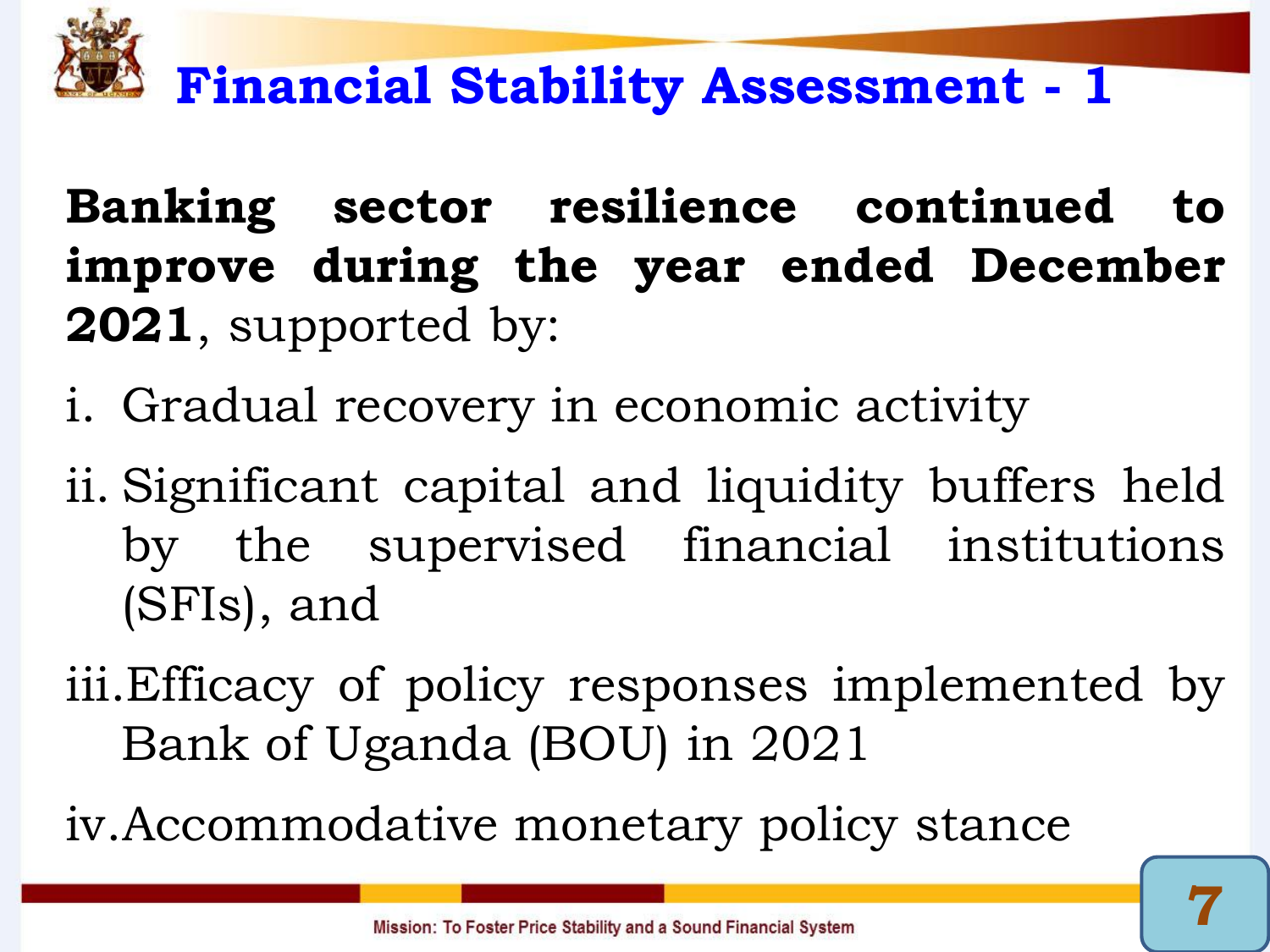

### **Financial Stability Assessment - 2**

However, downside risks to financial sector performance and stability remain:

- v. Weaker-than-expected Domestic & Global economic growth;
- vi. High risk of capital flow reversals as interest rates rise in Advanced Economies;
- vii. Inflationary pressure from structural impediments in global supply chains; and

viii.Geo-political tensions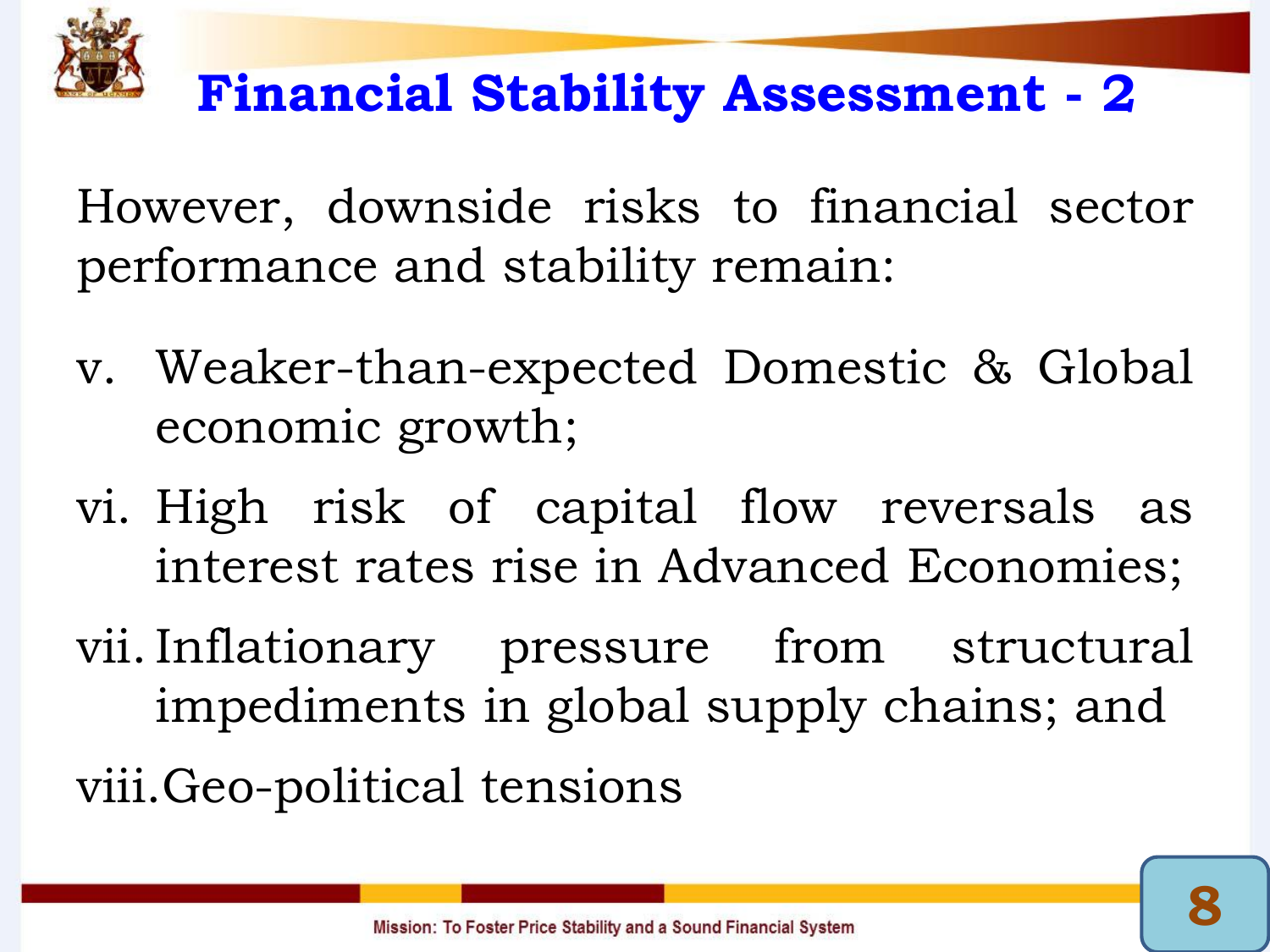

| <b>Risk category</b>                 | <b>Risk direction</b> |
|--------------------------------------|-----------------------|
| <b>Overall risk</b>                  |                       |
| <b>Macro</b> risk                    |                       |
| <b>Credit risk</b>                   |                       |
| <b>Liquidity risk</b>                |                       |
| <b>Market risk</b>                   |                       |
| <b>Operational risk</b>              |                       |
| <b>Profitability and solvency</b>    |                       |
| <b>Structural/concentration risk</b> |                       |



*Source: BOU*

Mission: To Foster Price Stability and a Sound Financial System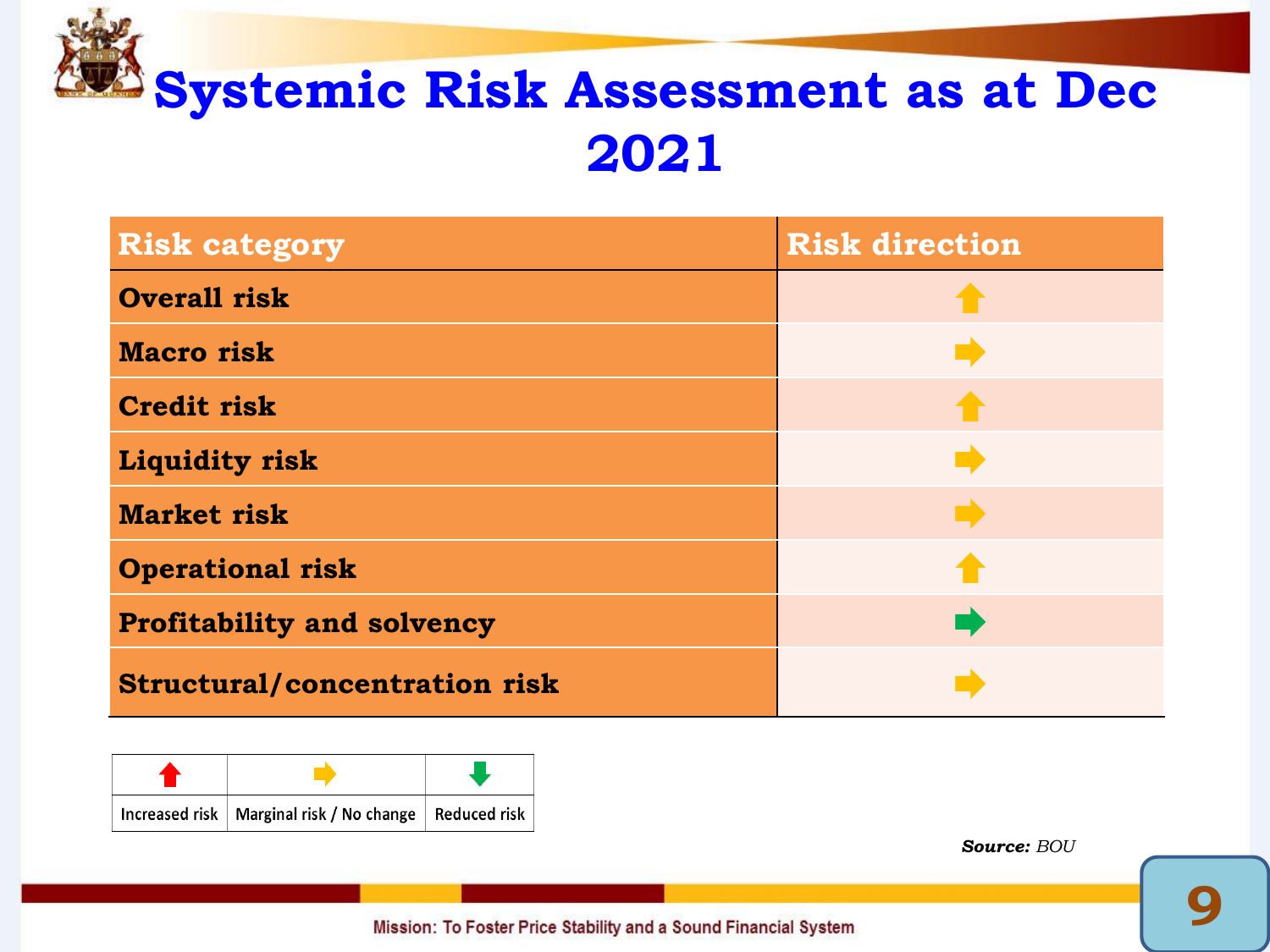

### **Progress on BASEL II**

- i. July 2021 Guidelines issued for minimum regulatory capital for credit, market and operational Risks using the Standardized Approach.
- ii. Guidance issued mandating conduct of Internal Capital Adequacy Assessment Process (ICAAP);
- iii. Internal review of submitted ICAAP reports is ongoing.
- iv. Ongoing development of a documented Supervisory Review and Evaluation Process (SREP) to govern ICAAPs reviews & assignment of capital add-ons
- v. Next steps Guideline for Pillar 3 on Market Discipline, & updating of Capital Adequacy Regulations of 2018 **10**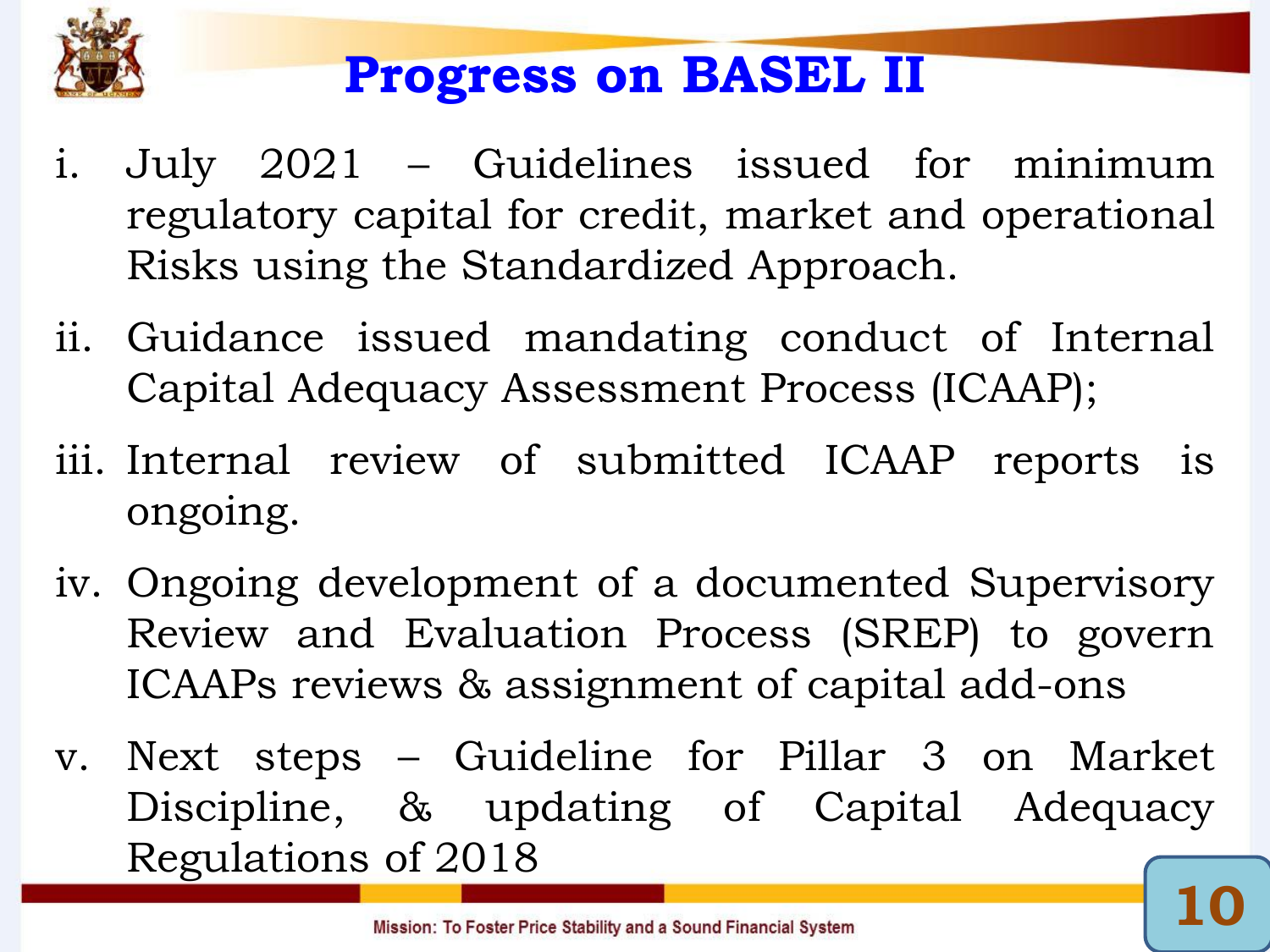

• Bank of Uganda SHALL continue & remains COMMITTED, to ACT with TIMELY & DECISIVE policy responses to emerging risks affecting financial system stability.



Mission: To Foster Price Stability and a Sound Financial System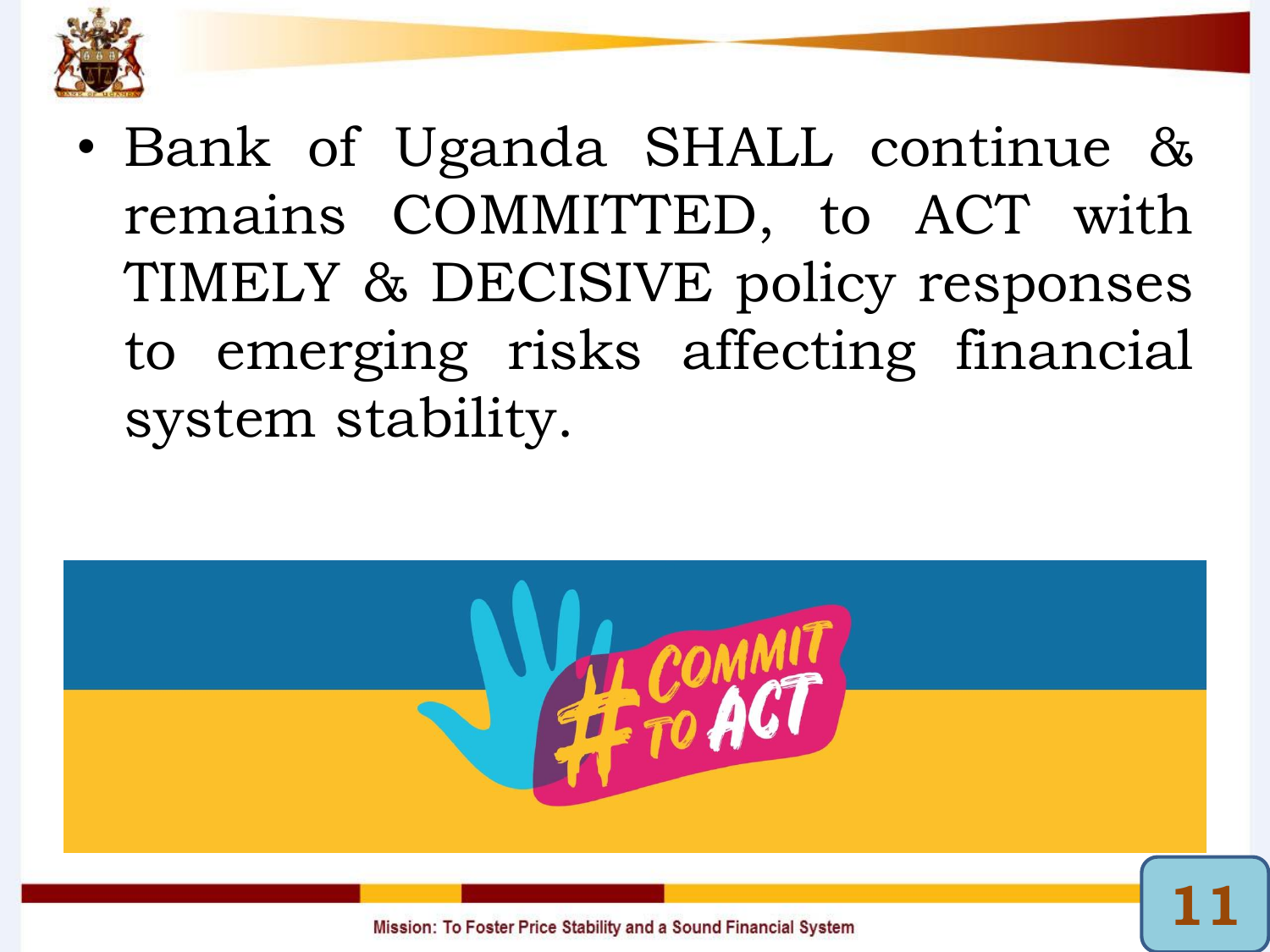

## **BANK OF UGANDA**

# Thank you

Annual Supervision Report 2021 is now available at [www.bou.or.ug](http://www.bou.or.ug/)

**Mission: To Foster Price Stability and a Sound Financial System** 

**12**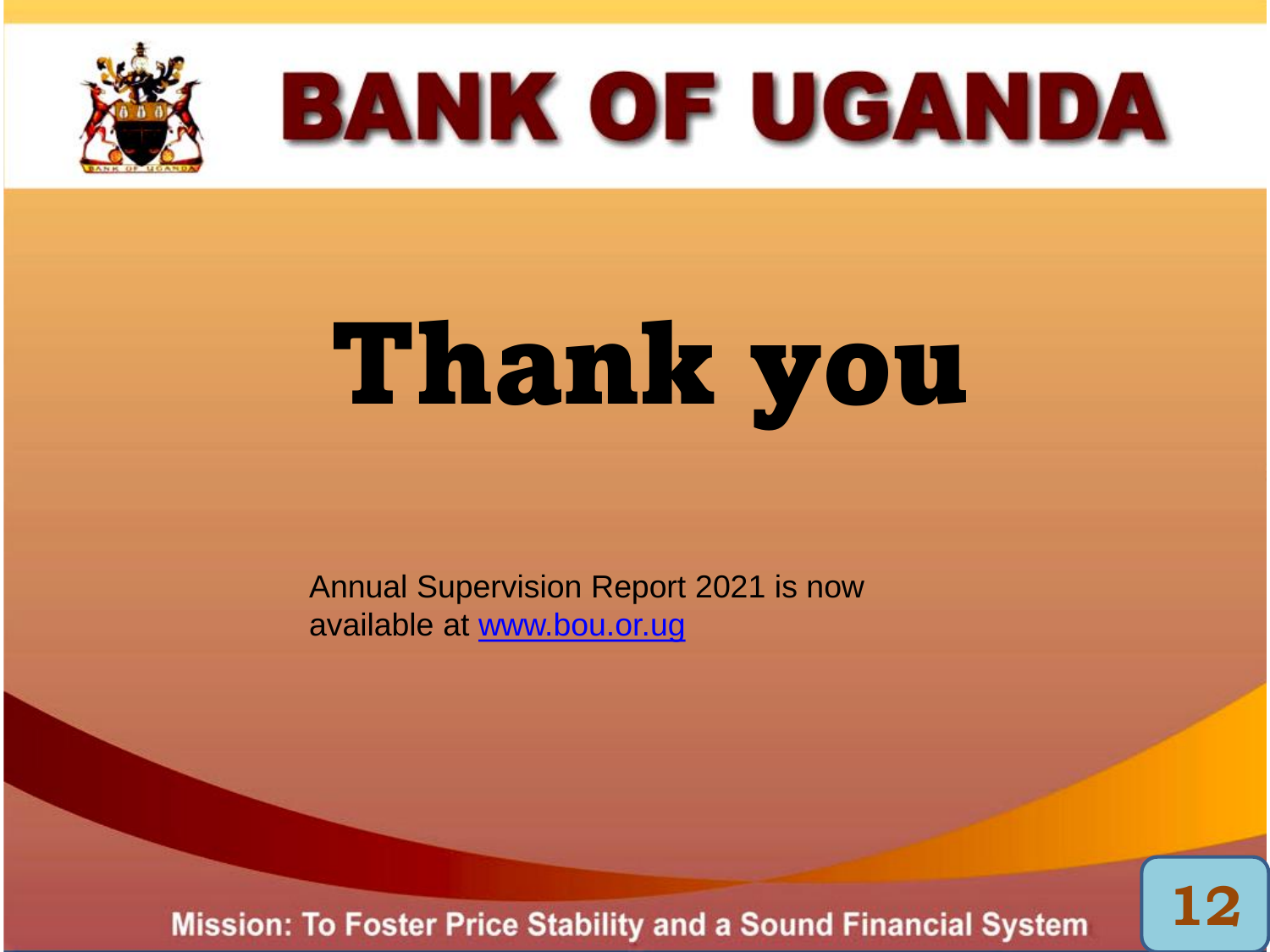

Mission: To Foster Price Stability and a Sound Financial System